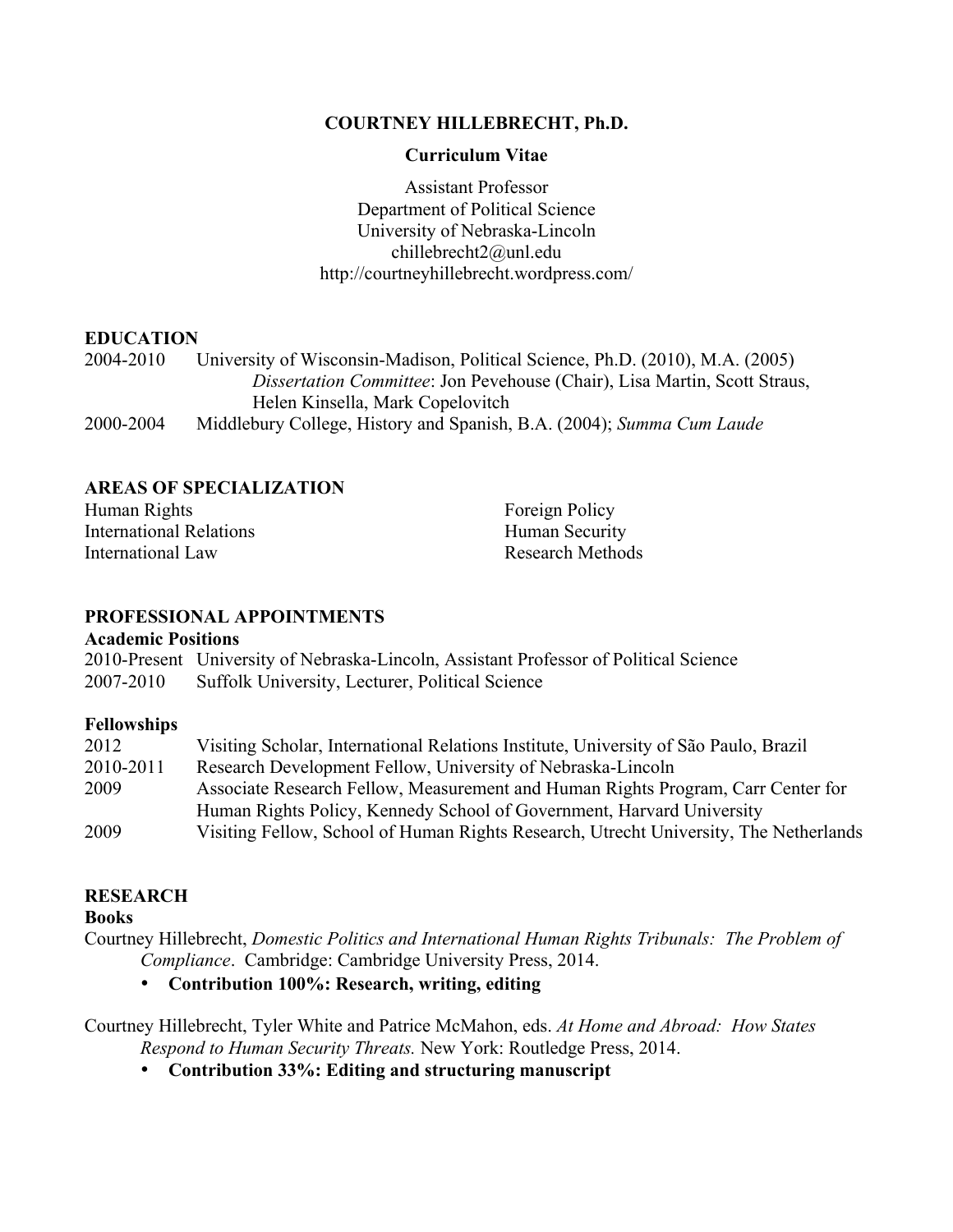# **Journal Publications**

- Courtney Hillebrecht, "Trying the Perpetrators and Fueling the War: The (Perverse) Effects of the International Criminal Court?" Forthcoming at *International Interactions*.
	- **Contribution 100%: Research, writing, editing**

Courtney Hillebrecht, Dona-Gene Mitchell and Sergio Wals, "Perceived Human Rights and Support for New Democracies: Lessons from Mexico." Online First November 24, 2014. *Democratization.*

• **Contribution 33%: Writing/editing manuscript, theoretical development**

Courtney Hillebrecht. 2014. "The Power of Human Rights Tribunals: Compliance and Domestic Policy Change." *European Journal of International Relations*, 20 (4): 1100-1123.

• **Contribution 100%: Research, writing, editing**

Timothy Hildebrandt, Courtney Hillebrecht, Peter Holm and Jon Pevehouse. 2013. "Domestic Politics of Humanitarian Intervention: Public Opinion and Congressional Voting." *Foreign Policy Analysis*, 9 (3): 243-266.

# • **Contribution 40%: Writing/editing manuscript revisions, theoretical development**

- Courtney Hillebrecht. 2012. "The Domestic Mechanisms of Compliance with International Law: Case Studies from the Inter-American Human Rights System. *Human Rights Quarterly*, 34 (2): 959- 985.
	- **Contribution 100%: Research, writing, editing**

Courtney Hillebrecht. 2012. "Implementing International Human Rights Law at Home: Domestic Politics and the European Court of Human Rights." *Human Rights Review,* 13 (3): 279-301.

• **Contribution 100%: Research, writing, editing**

Courtney Hillebrecht. 2009. "Rethinking Compliance: The Challenges and Prospects of Measuring Compliance with International Human Rights." *Journal of Human Rights Practice*, 3 (1): 362- 379.

# • **Contribution 100%: Research, writing, editing**

# **Invited Book Chapters**

Courtney Hillebrecht and Patrice C. McMahon, "Aspiring Powers and Human Security: A Case Study from the Haitian Earthquake," in *Human Security, Changing States and Global Responses*, Sangmin Bae and Makoto Maruyama, eds. New York: Routledge Press, 2014.

- **Contribution 50%: Writing/editing manuscript revisions, research design and analysis**
- Courtney Hillebrecht and Patrice C. McMahon, "Human Security Revisited" in *At Home and Abroad: How States Respond to Human Security Threats*, Courtney Hillebrecht, Tyler White and Patrice C. McMahon, eds. New York: Routledge Press, 2014.
	- **Contribution 50%: Writing/editing manuscript revisions, theoretical development**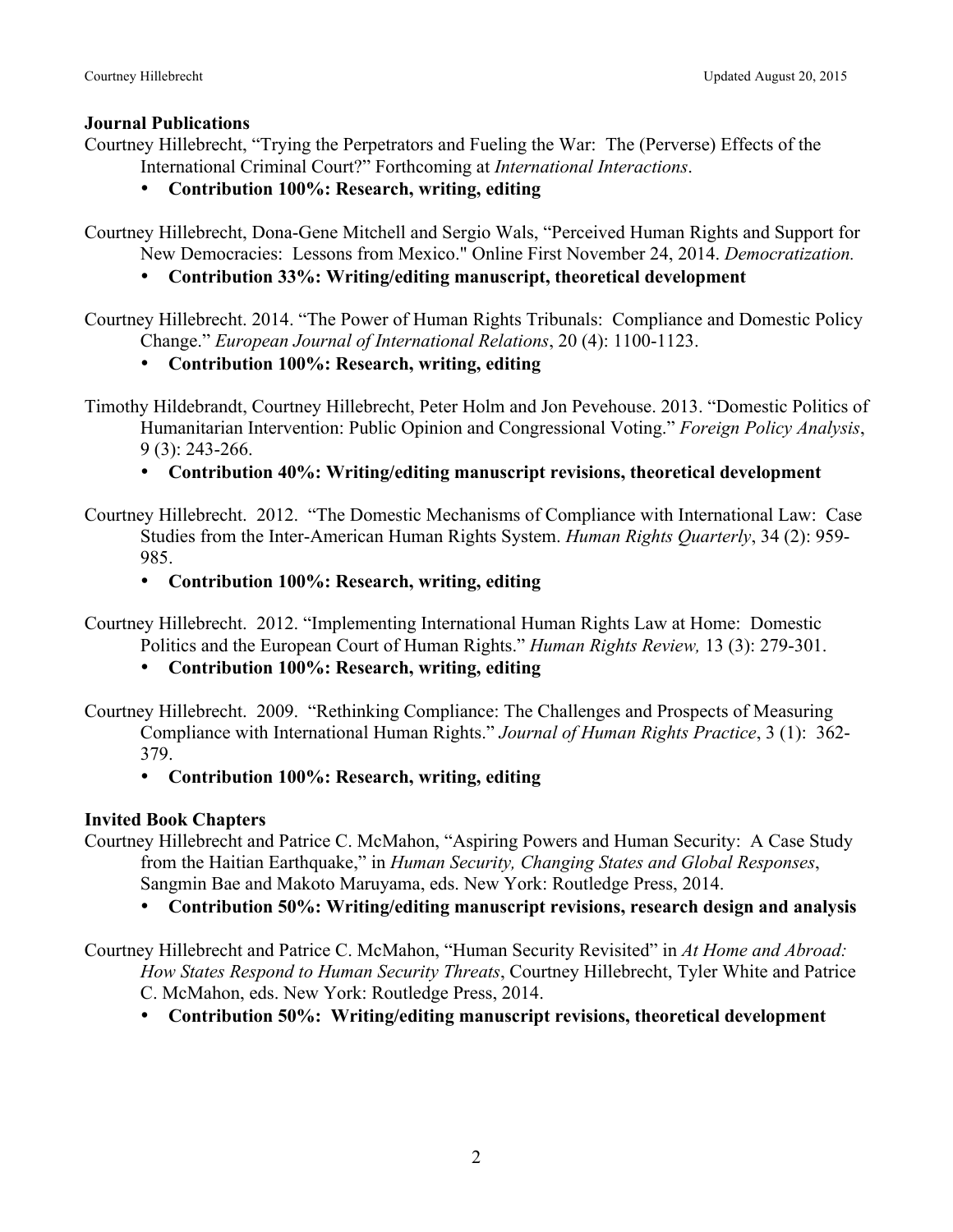#### **Papers Under Review**

- Courtney Hillebrecht, "Who Prosecutes the Perpetrators? State Cooperation with ICC Indictments" with Scott Straus. Under Review.
	- **Contribution 60%: Research, writing, research design and analysis**
- Courtney Hillebrecht, "Compliance: Actors, Context and Causal Processes." Slated for publication in *The Handbook on the Politics of International Law*, Wayne Sandholtz and Chrisopher A. Whytock, eds. (Cheltenham, UK: Edward Elgar).
	- **Contribution 100%: Research, writing, editing**

### **Working Papers and Projects in Progress**

- *Tribunal Capture: How Suspected War Criminals Use the Threat of Accountability for Political Gain*. Book project.
- "The Responsibility to Protect Doctrine, Human Rights and Human Security: New Dynamics Old Problems" with Ari Kohen.
- "The Inter-American Court of Human Rights and the Effects of Overlapping Institutions." Chapter in proposed edited volume on the impact of the Inter-American Human Rights System.
- "Mexico Under Siege: The Effects of Violence on Perceptions of Democracy and Human Rights" with Dona-Gene Barton and Sergio Wals.
- "Courts in Contestation: The Inter-American Court of Human Rights and the ICC in Colombia" with Sandra Borda and Alexandra Hunneus.
- "Accommodating Multiple Jurisdictions: The ICC, Inter-American Human Rights System and Domestic Courts in Colombia" with Sandra Borda and Alexandra Hunneus.
- "Overlapping International Human Rights Institutions: Juggling Multiple Human Rights Commitments in Europe" with Jilliene Haglund.

"Variations in Human Rights Compliance among Western European Democracies" with Tom Pegram.

#### **Book Reviews, Online Policy Publications and Op-Eds**

- Dona-Gene Barton, Courtney Hillebrecht, and Sergio Wals, "More Than Smoke and Mirrors: Citizen Perceptions of Human Rights and Support for Democracy." July 2015. OpenGlobalRights.
- Courtney Hillebrecht, "The Political Utility of Amnesties in an Era of Accountability," Forthcoming in *Perspectives on Politics* June 2015, 13(2). Review of Renée Jeffery, *Amnesties, Accountability and Human Rights,* Pennsylvania Studies in Human Rights (Philadelphia: UPenn Press 2014).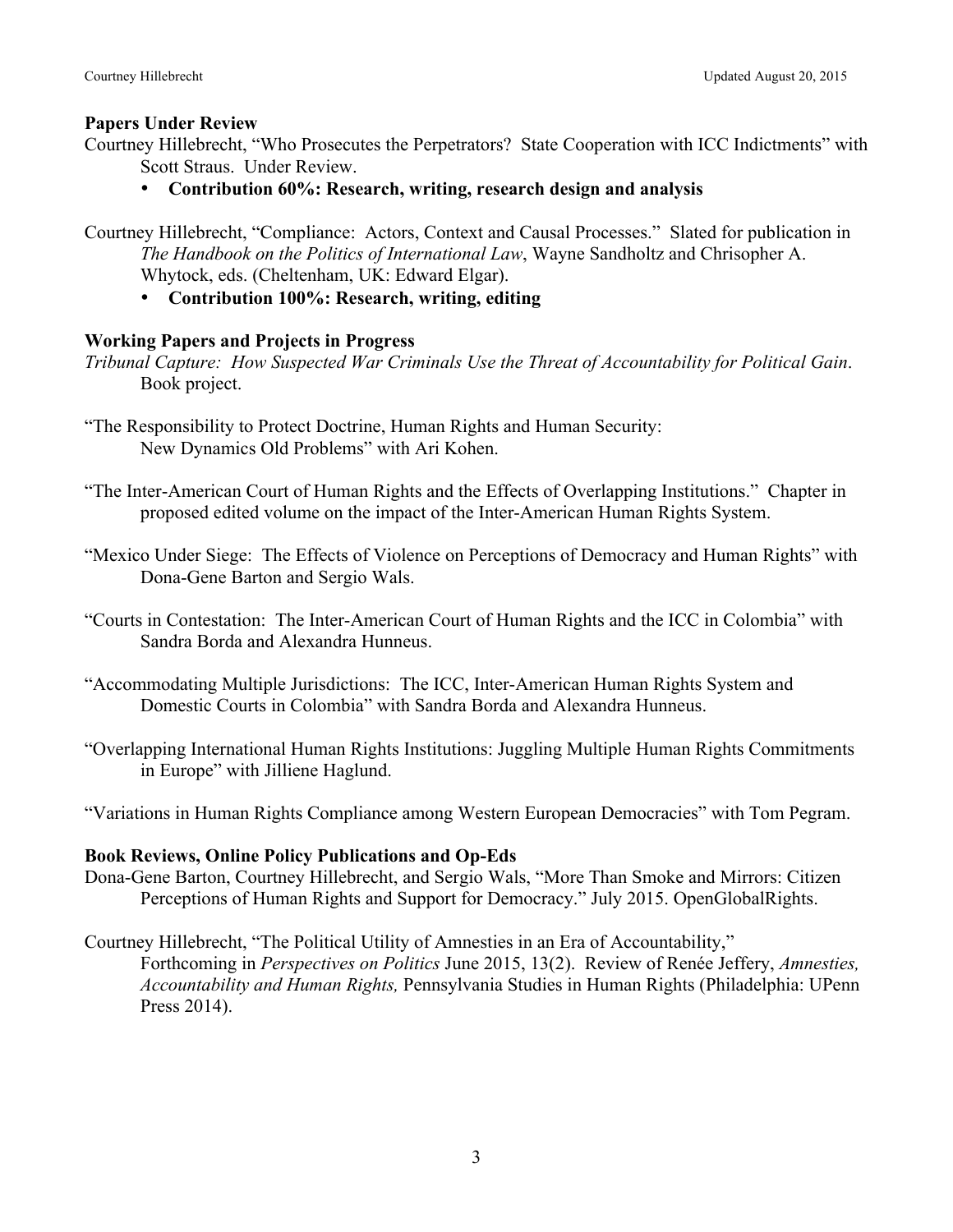- Courtney Hillebrecht, "The (Unmet) Potential of Regional Human Rights Courts." June 19, 2014. Posted on CUP's "fifteeneightyfour" blog.
- Courtney Hillebrecht, "The Rocky Relationship between Russia and the European Court of Human Rights." April 23, 2014. Posted on "The Monkey Cage" blog on washingtonpost.com
- Courtney Hillebrecht, "Reshaping the Idea of Humanitarian Intervention: Norms, Causal Stories and the Use of Force," *Human Rights Quarterly*, 36 (2): 488-492. Review of Carrie Booth-Walling, *All Necessary Measures*: *The United Nations and Humanitarian Intervention*, Pennsylvania Studies in Human Rights (Philadelphia: UPenn Press 2013).
- Courtney Hillebrecht, "The European Court of Human Rights: Domestic Politics and Challenges for Implementation," Council of Europe's Academic Thoughts in Brief. Issue 1, December 2013.
- Courtney Hillebrecht, "Compliance with Regional Human Rights Courts: Lessons Learned and the Path Ahead," e-International Relations. November 25, 2013.
- Tim Hildebrandt, Courtney Hillebrecht and Jon Pevehouse. "Sorry, Syria. In U.S., Humanitarian Intervention Is Just 'Politics as Usual,'" CNN.com, May 14, 2013.
- Courtney Hillebrecht. 2012. "Why Treaty on Rights of Disabled Matters," *Lincoln Journal Star*, December 9, 2012.
- Courtney Hillebrecht. 2009. "Making Courts Count: International Human Rights Tribunals and the Problem of Measuring Compliance," *Measurement and Human Rights*, 2 (1): 2009.

### **Research Awards**

- 2014 Carroll R. McKibben Distinguished Research Award
- 2010 Stephen C. Poe Graduate Student Paper Award for "When Talk is Cheap: Understanding Compliance With International Human Rights Tribunals." Presented at the 2010 Annual Meeting of the International Studies Association, New Orleans, LA.

#### **Research Grants (Funded)**

- 2015 UNL College of Arts and Sciences Travel Grant, ISA Human Rights Joint Conference: Human Rights and Justice. (\$1,500)
- 2015 College of Arts and Sciences ENHANCE Grant, "Mexico Under Siege: The Effects of Violence on Perceptions of Democracy and Human Rights." (\$4,750)
- 2014-2015 Undergraduate Creative and Research Experience (UCARE Award), with Sarah O'Neill and Hannah Read. (\$4,800)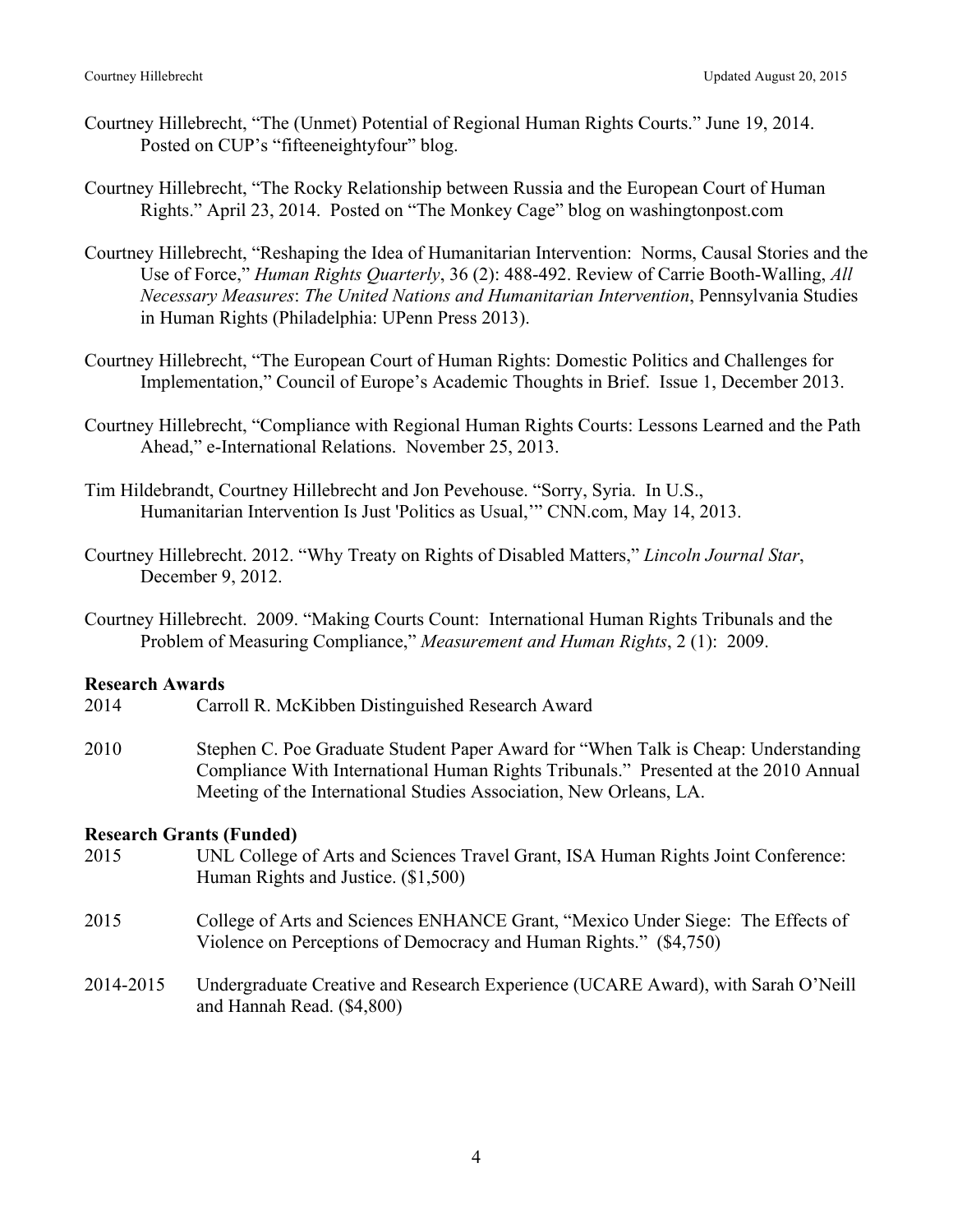| 2013                                                                                                              | Leverhulme Trust, The Inter-American Human Rights System: Assessing its<br>Development and Impact." PI: Par Engstrom, University College London. (\$205,731)                                                              |
|-------------------------------------------------------------------------------------------------------------------|---------------------------------------------------------------------------------------------------------------------------------------------------------------------------------------------------------------------------|
| 2013                                                                                                              | UNL Layman Award, "How The Risk of Prosecution Affects Leaders' Strategic<br>Calculations in War Time: International Criminal Law and Conflict Deterrence."<br>(\$14,866)                                                 |
|                                                                                                                   | 2011-Present Senning/Schneider Summer Research Fellowships, University of Nebraska-Lincoln.<br>$(\$6,500$ annually)                                                                                                       |
| 2013-2014                                                                                                         | Human Rights and Humanitarian Affairs Undergraduate Research Fellowship, with<br>Sarah O'Neill. (\$1,500)                                                                                                                 |
| 2012-2014                                                                                                         | Undergraduate Creative and Research Experience (UCARE) Award, with Nicholas<br>Cordonier. (\$4,400)                                                                                                                       |
| 2012-2013                                                                                                         | Human Rights and Humanitarian Affairs Undergraduate Research Fellowship, with<br>Stephanie Spar. (\$1,500)                                                                                                                |
| 2011-2013                                                                                                         | Undergraduate Creative and Research Experience (UCARE) Award, with Margo<br>Berends. (\$6,800)                                                                                                                            |
| 2010, 2011, 2012, 2013 Schneider Family Fund, Support for International Research and Travel. (\$500<br>per award) |                                                                                                                                                                                                                           |
| 2009                                                                                                              | National Science Foundation Dissertation Improvement Grant, Law and Social Sciences.<br>$(\$8,288)$                                                                                                                       |
| 2009                                                                                                              | University of Wisconsin, Division of International Studies, Graduate School International<br>Field Research Award. (\$3,000)                                                                                              |
| 2008                                                                                                              | University of Wisconsin-Madison Graduate Student Collaborative Vilas Travel Grant.<br>$(\$600)$                                                                                                                           |
| 2005-2006                                                                                                         | Foreign Language and Area Studies Fellow, Portuguese/Latin American, Caribbean and<br>Iberian Studies, University of Wisconsin-Madison. (\$14,500 plus tuition)                                                           |
| 2015                                                                                                              | <b>Research Grants (In Preparation and Unfunded)</b><br>Smith Richardson Foundation, Strategy and Policy Fellows Program, Single-Author<br>Book Grant for Tribunal Capture: How Suspected War Criminals Use the Threat of |

2013-4 MINERVA, "The Biology of Intolerance and the Violence It Can Engender" with John Hibbing, Kevin Smith and Elizabeth Theiss-Morse. White paper successful December

*Accountability for Political Gain*. Under review. (\$60,000)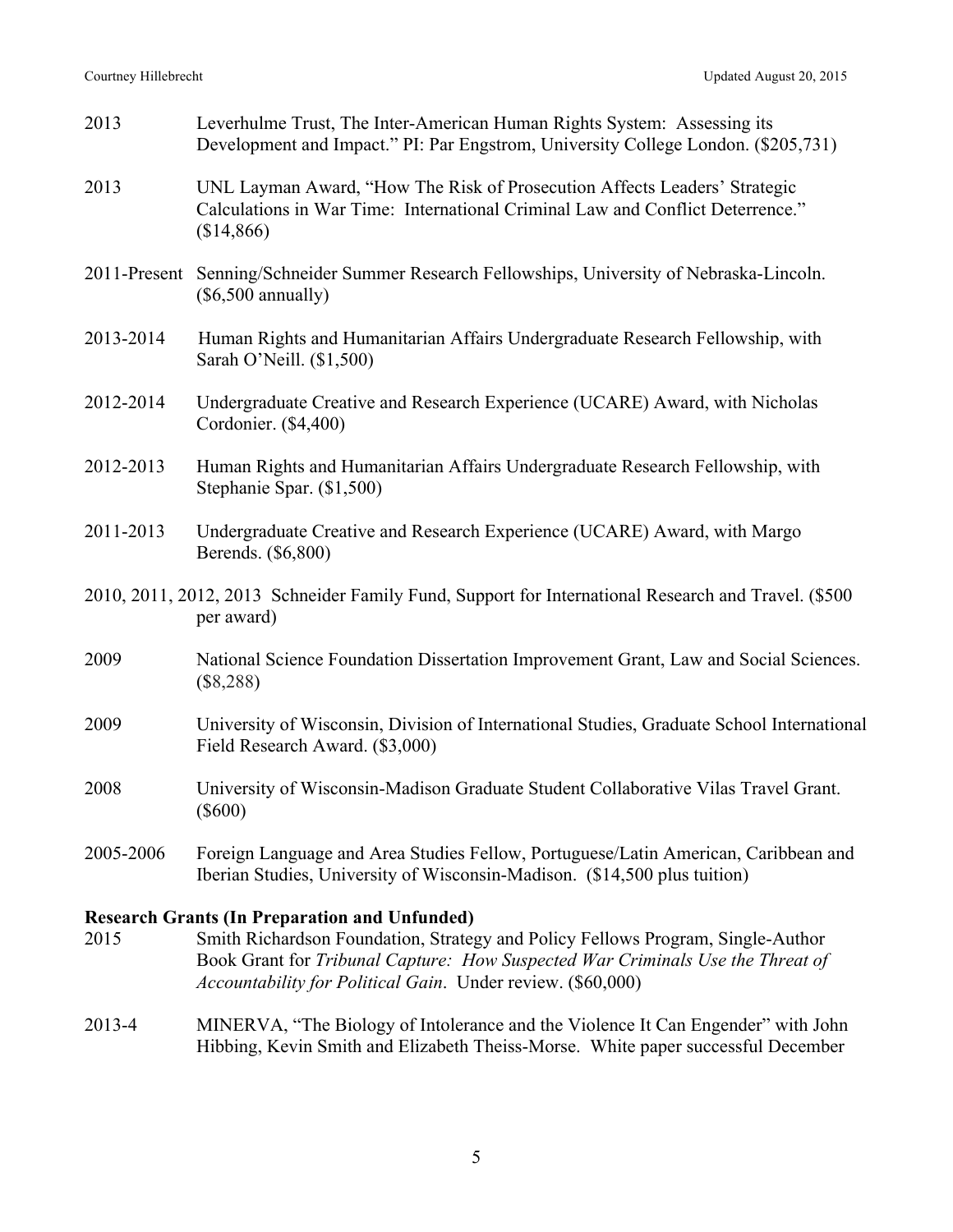2013; full grant proposal declined. (\$1,500,000)

# **Invited Academic Talks**

| 2015 | "Political Preferences as a Function of Human Rights Attitudes in Mexico, "Surveys and<br>Human Rights: Local Reception of International Norms: A Unique International<br>Workshop," CIDE, Mexico City, November 2015. Collaborative project with Dona-<br>Gene Barton and Sergio Wals. |
|------|-----------------------------------------------------------------------------------------------------------------------------------------------------------------------------------------------------------------------------------------------------------------------------------------|
| 2014 | "The Inter-American Court of Human Rights and the Effects of Overlapping<br>Institutions," Inter-American Human Rights Network Meeting, ITAM/UNAM, Mexico<br>City.                                                                                                                      |
| 2014 | Book talk on Domestic Politics and International Human Rights Tribunals: The Problem<br>of Compliance, Global Governance, Politics and Security Program, American University.                                                                                                           |
| 2014 | Book talk on Domestic Politics and International Human Rights Tribunals: The Problem<br>of Compliance, School of Human Rights Research, Utrecht University, Utrecht, The<br>Netherlands.                                                                                                |
| 2014 | "Who Prosecutes the Perpetrators? State Cooperation with ICC Indictments," Columbia<br>University Human Rights Seminar. Canceled due to inclement weather.                                                                                                                              |
| 2013 | "Trying the Perpetrators and Fueling the War: The (Perverse) Effects of the International<br>Criminal Court?" Leiden University, Department of Jurisprudence.                                                                                                                           |
| 2013 | "Trying the Perpetrators and Fueling the War: The (Perverse) Effects of the International<br>Criminal Court?" Conflict Consortium Virtual Workshop.                                                                                                                                     |
| 2013 | "From Compliance to Effectiveness: Generating New Questions and Concepts for<br>Research on the Inter-American Human Rights System." Assessing the Inter-American<br>Human Rights System: Empirical and Methodological Challenges Workshop, University<br>of São Paulo, Brazil.         |
| 2013 | "The Power of Human Rights Tribunals: Compliance and Domestic Policy Change."<br>Sanford School of Public Policy, Duke University.                                                                                                                                                      |
| 2012 | "Drugs, Justice and Humanitarianism: The Possibilities and Perils of Drones in<br>International Politics." Unmanned Air Vehicles Workshop, University of Nebraska-<br>Lincoln.                                                                                                          |
| 2012 | "The Domestic Mechanisms of Compliance with International Human Rights Law: Case<br>Studies from the Inter-American System." International Relations Institute, University of<br>São Paulo, Brazil.                                                                                     |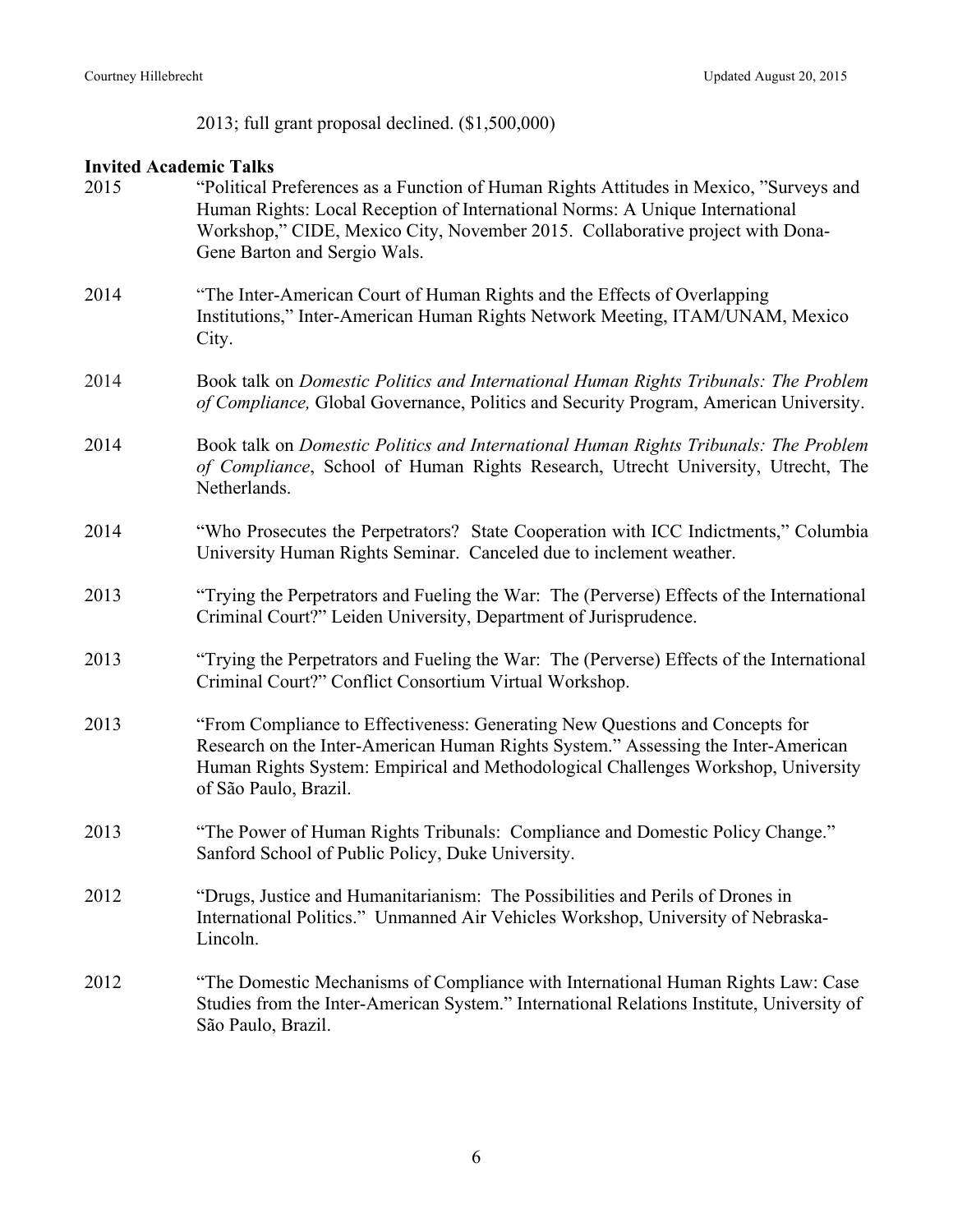- 2012 "Making Quantitative Sense of Qualitative Data." International Relations Institute, University of São Paulo, Brazil.
- 2010 Invited lectures on securing graduate research funding and international relations research, University of Nebraska-Lincoln.
- 2009 "Understanding Compliance: The European Court of Human Rights and States' Execution of Judgments." School of Human Rights Research, Utrecht University, The **Netherlands**
- 2009 "Making Courts Count: International Human Rights Tribunals and the Problem of Measuring Compliance." Carr Center for Human Rights Policy, Harvard University.

### **Conference Papers & Presentations**

- 2015 "Overlapping International Human Rights Institutions: Juggling Multiple Human Rights Commitments in Europe" with Jillienne Haglund. Accepted for the 2016 Annual Meeting of the International Studies Association.
- 2015 "International Criminal Accountability and the Domestic Politics of Popularity and Resistance: Case Studies from Kenya and Lebanon." Presented at the 2015 Annual Meeting of the International Studies Association, New Orleans, LA; the 2015 APSA/IPSA/ISA Human Rights Joint Conference, The Hague, The Netherlands; and the 2015 Annual Meeting of the American Political Science Association, San Francisco, CA.
- 2015 "Courts in Contestation: The Inter-American Court of Human Rights and the ICC in Colombia" with Sandra Borda and Alexandra Huneeus. Presented at the 2015 Annual Meeting of the American Political Science Association, San Francisco, CA.
- 2015 "Mexico Under Siege: The Effects of Violence on Perceptions of Democracy and Human Rights" with Dona-Gene Barton and Sergio Wals.\* Presented at the 2015 Annual Meeting of the Midwest Political Science Association, Chicago, IL; and the 2015 Meeting of the World Association of Public Opinion, Buenos Aires, Argentina. Submitted for the 2016 Annual Meeting of the International Studies Association. (\*Presenter)
- 2014 "Who Prosecutes the Perpetrators? State Cooperation with ICC Indictments" with Scott Straus. Presented at the 2014 Annual Meeting of the American Political Science Association, Washington, D.C.
- 2014/15 "The Inter-American Court of Human Rights and the Effects of Overlapping Institutions." Presented at the 2014 Annual Meeting of the Latin American Studies Association, Chicago, IL; the 2014 Annual Meeting of the American Political Science Association, Washington, D.C.; and the 2015 Annual Meeting of the Latin American Studies Association, San Juan, Puerto Rico.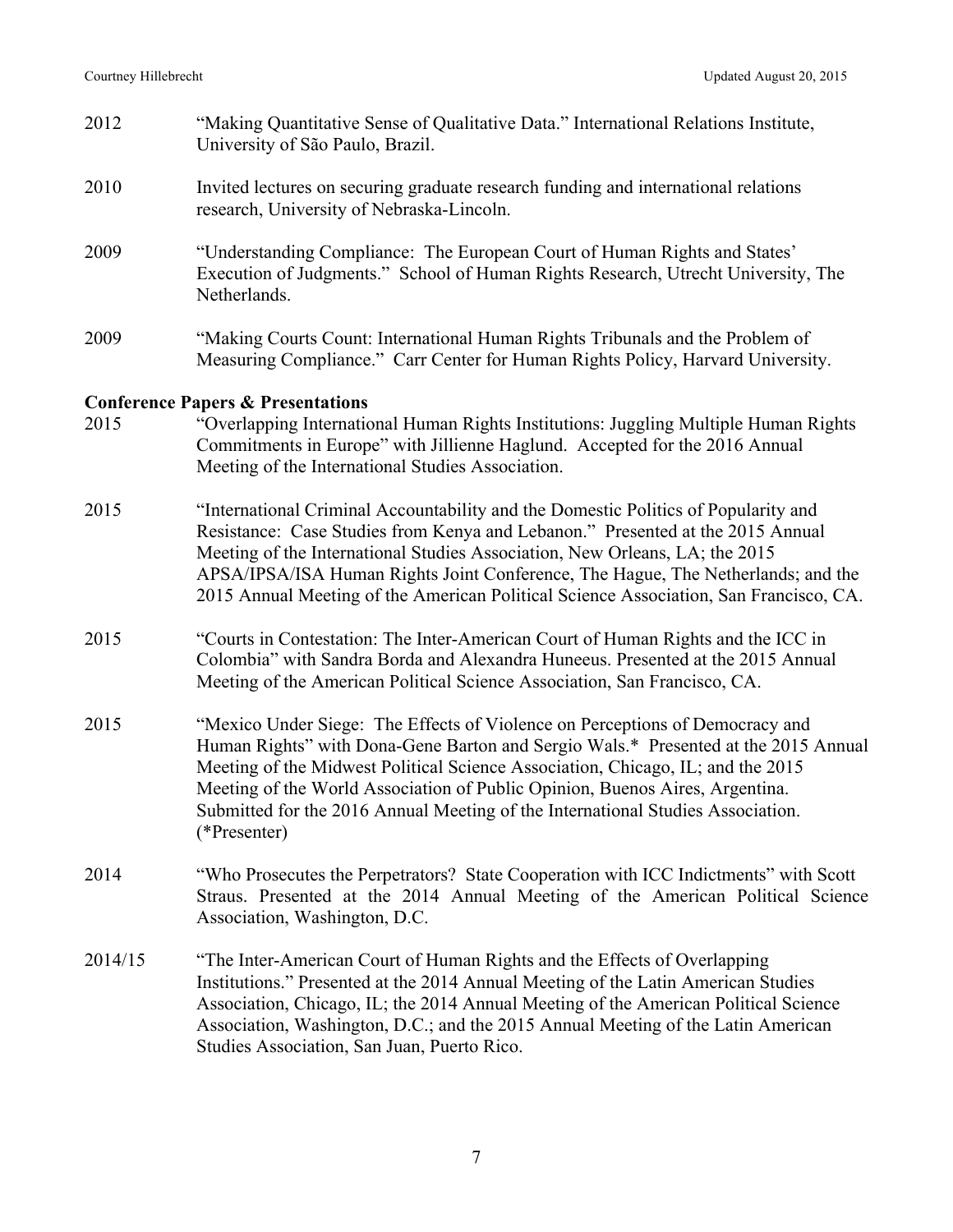| 2013    | "Human Security Revisited" with Patrice C. McMahon.* Presented at the 2013 Annual<br>Meeting of the International Studies Association, San Francisco, CA. (*Presenter)                                                                                                                                                                                                              |
|---------|-------------------------------------------------------------------------------------------------------------------------------------------------------------------------------------------------------------------------------------------------------------------------------------------------------------------------------------------------------------------------------------|
| 2012    | "The International Criminal Court and the Calculus of Mass Atrocity." Accepted to the<br>2012 Annual Meeting of the American Political Science Association, New Orleans, LA.<br>Meeting cancelled due to inclement weather.                                                                                                                                                         |
| 2011/12 | "Trying the Perpetrators and Fueling the War: The (Perverse) Effects of the International<br>Criminal Court?" Presented at the 2011 Annual Meeting of the American Political<br>Science Association, Seattle, WA, and the 2012 ISA/IPSA/APSA Conference, Protecting<br>Human Rights: Duties and Responsibilities of State and Non-State Actors, University of<br>Glasgow, Scotland. |
| 2011    | "The Legalization and Bureaucratization of the UN Human Rights System: Progress or<br>Peril?" Presented at the 2011 Annual Meeting of the American Political Science<br>Association, Seattle, WA, and the Third Annual Worldwide International Studies, Porto,<br>Portugal.                                                                                                         |
| 2011    | "The Domestic Mechanisms of Compliance with International Law: Case Studies from<br>the Inter-American Court of Human Rights." Presented at the 2011 Annual Meeting of<br>the International Studies Association, Montreal, Canada.                                                                                                                                                  |
| 2010    | "When Talk is Cheap: Understanding Compliance With International Human Rights<br>Tribunals." Presented at the 2010 Annual Meeting of the International Studies<br>Association, New Orleans, LA. Winner, Stephen C. Poe Graduate Student Paper Award.                                                                                                                                |
| 2009    | "Domestic Politics, International Human Rights Adjudication, and the Problem of<br>Political Will: Cases from the Inter-American Human Rights System." Presented at the<br>2009 Annual Meeting of the Midwest Political Science Association, Chicago, IL.                                                                                                                           |
| 2007    | "Prohibition or Permission? Domestic Enforcement and the Decision to Sign<br>International Human Rights Agreements." Presented at the 2007 Annual Meeting of the<br>International Studies Association, Chicago, IL.                                                                                                                                                                 |
| 2006    | "Domestic Politics and Humanitarian Intervention" with Timothy<br>Hildebrandt, Peter Holm and Jon C. Pevehouse. Presented at the Humanitarian<br>Intervention After 9/11 Symposium, University of Wisconsin-Madison.                                                                                                                                                                |
| 2006    | "Endogenous Institutions: The Domestic Enforcement of International Human Rights<br>Law." Presented at the 2006 Annual Meeting of the International Studies Association,<br>San Diego, CA.                                                                                                                                                                                          |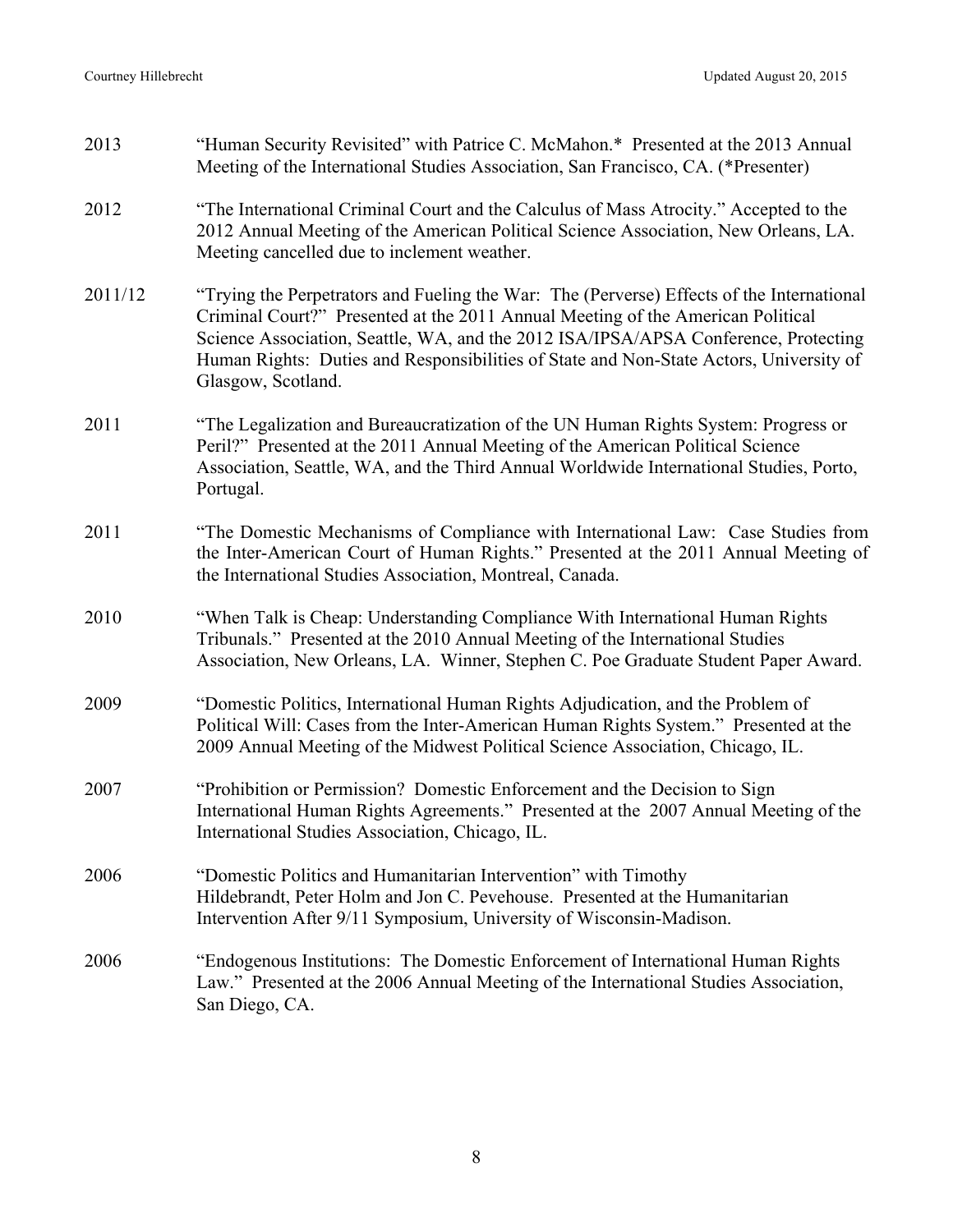# **TEACHNG**

## **Teaching Grants and Initiatives**

- 2012 Course Development Grant, "Transnational Criminal Networks: Narcotraffickers, War Criminals and Terrorists," Great Plains National Security Education Consortium, University of Nebraska-Lincoln. (\$5000)
- 2011-2012 Peer Review of Teaching Project Fellow, University of Nebraska-Lincoln. (\$1000)
- 2011-2012 ACE Course Impact Grant for POLS 160: Introduction to International Relations, University of Nebraska-Lincoln, 2010-2011. (\$5000)

#### **Courses Taught at the University of Nebraska-Lincoln** (Undergraduate unless otherwise noted):

Graduate Seminar on Human Rights Graduate Seminar on International Relations International Law Introduction to International Relations Introduction to International Relations, Honors Politics of Human Rights Problems in International Law and Organizations

# **Courses Taught at Suffolk University (**Upper-level BA/MA combined course unless otherwise noted):

Gender and Globalization Human Rights Latin American Political Economy Introduction to International Relations (undergraduate only) Mexican Politics NGOs in World Politics South American Politics

# **Courses Taught as Teaching Assistant at the University of Wisconsin-Madison**

Human Rights International Law Introduction to International Relations U.S. Foreign Policy

#### **Additional Teaching Experience**

Washington D.C. Research and Internship Program: University of Wisconsin-Madison (2009)

#### **Advising and Thesis Committees (2010-Present)**

 $*$  Indicates primary advisor.  $§$  Indicates current student (2015-2016 AY).  $^+$  Indicates Fulbright winner.  $*$  Indicates Truman Scholar.

Undergraduate Honors Theses: Lindsey Anderson, <sup>+</sup> Margo Berends,\* Nicholas Cordonier,\* Annie Himes,§ \*# Courtney Leikam, <sup>+</sup> Katie Miller,\* Sarah Maresh,\* James Pauley,\* Sarah O'Neill,\*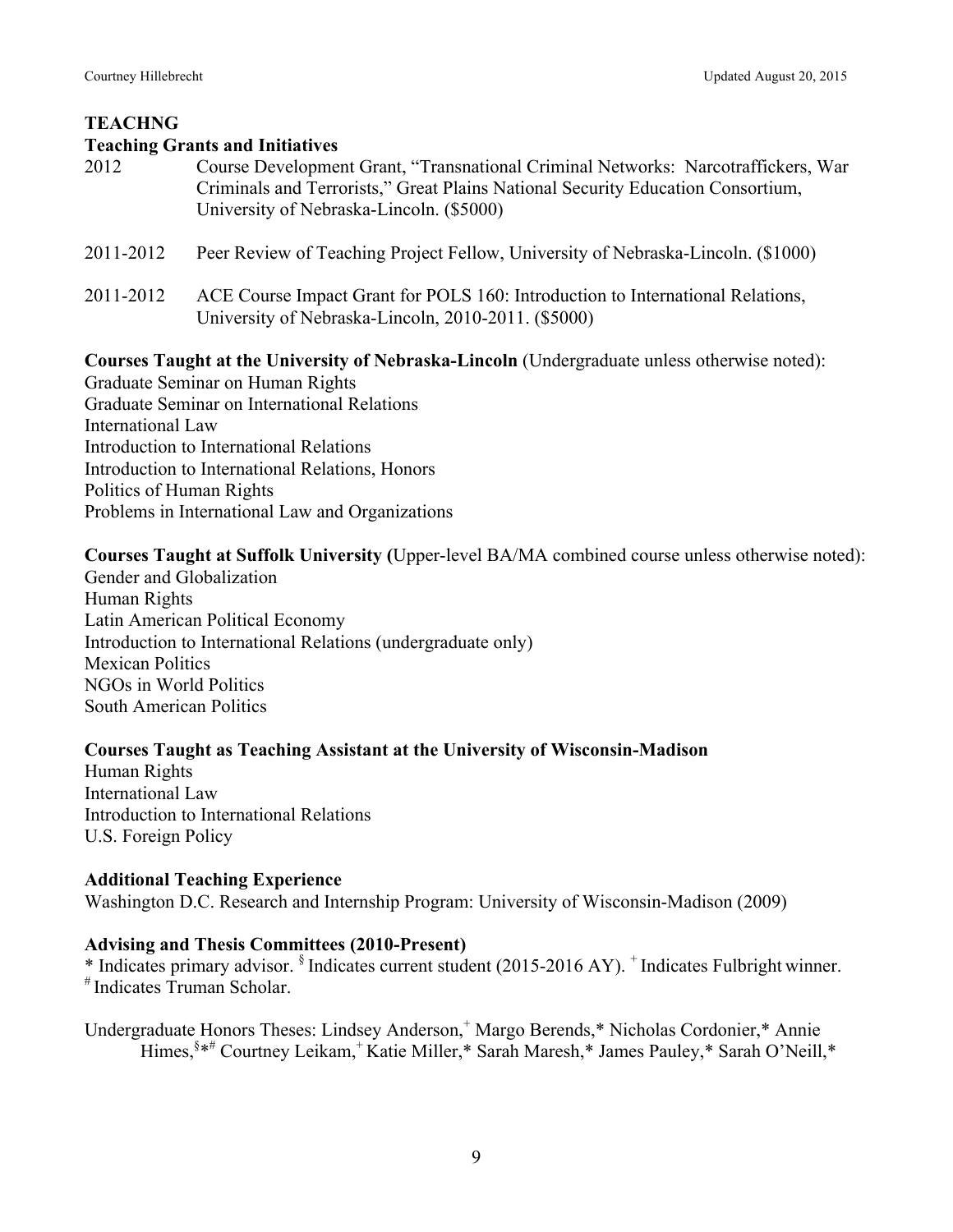Stephanie Spar,\* Rachel Gehringer-Wiar, Katie Nelson,\* Derrick Stevens\*

Masters Theses: Joe Braun, Madeline Hoffer, Julia Reilly<sup>§\*</sup>

Ph.D. Theses: Karen Albert, Michelle Black,<sup>§</sup> Matthew Eberhart,<sup>§</sup> Madeline Hoffer, Edward Hsieh,<sup>§</sup> Glen Humphress, Kate Hunt, Rula Jabbour, Steonghyeon Kim, S\* Brett King, Alex Kroeger, S Ryan Lowry-Lee,§ \* Francisco Lopez-Bermudez, Matt Morehouse,§ Nathan Munier,§ Jake Wobig

# **LANGUAGES AND METHODOLOGICAL SKILLS**

| Spanish:    | Professional proficiency in written and oral expression and comprehension.                                                                          |
|-------------|-----------------------------------------------------------------------------------------------------------------------------------------------------|
| Portuguese: | General professional proficiency in written and oral comprehension; limited working<br>proficiency in written and oral expression.                  |
| German:     | Limited working proficiency in written and oral expression and comprehension.                                                                       |
|             | Quantitative: Proficient in various econometric estimation techniques, including OLS, MLE, time<br>series, panel data and event history estimation. |

# **PROFESSIONAL AND SERVICE**

# **UNL and Departmental Service Activities**

|              | 2015-Present First Year Leader, Peer Review of Teaching Project               |
|--------------|-------------------------------------------------------------------------------|
| 2015         | Preparing Future Faculty Workshop Leader                                      |
| 2015         | Global Studies Assistant Director Search Committee                            |
| 2015         | UNL Teaching and Learning Symposium, Poster Presenter                         |
| 2014-2015    | Political Science Department, Executive Committee                             |
| 2012-2014    | Political Science Department, Undergraduate Committee                         |
| 2013-2014    | IR/Security Studies Search Committee                                          |
| 2012-2014    | Global Zero, Faculty Advisor                                                  |
| 2012-2014    | IR/Comparative Politics Brownbag Coordinator                                  |
| 2012         | G.E. Hendricks Symposium Co-Coordinator                                       |
| 2012         | Great Plains National Security Education Consortium Colloquium Co-Coordinator |
| 2011-Present | Model UN, Faculty Advisor                                                     |
| 2011-2012    | IR/Comparative Faculty Search Committee                                       |
| 2011, 2012   | <b>Power-Up Faculty Participant</b>                                           |
| 2011-2012    | Political Science Department, Executive Committee                             |
| 2010-2011    | Political Science Department, Undergraduate Committee                         |

**Service to the Profession** (See reviewer list, below)

- 2015-Present APSA Human Rights Section Distinguished Scholar Award Selection Committee
- 2015 Panel Discussant, 2015 APSA/IPSA/ISA Joint Human Rights Conference
- 2015 External Thesis Reader/Evaluator, University of Essex, Law.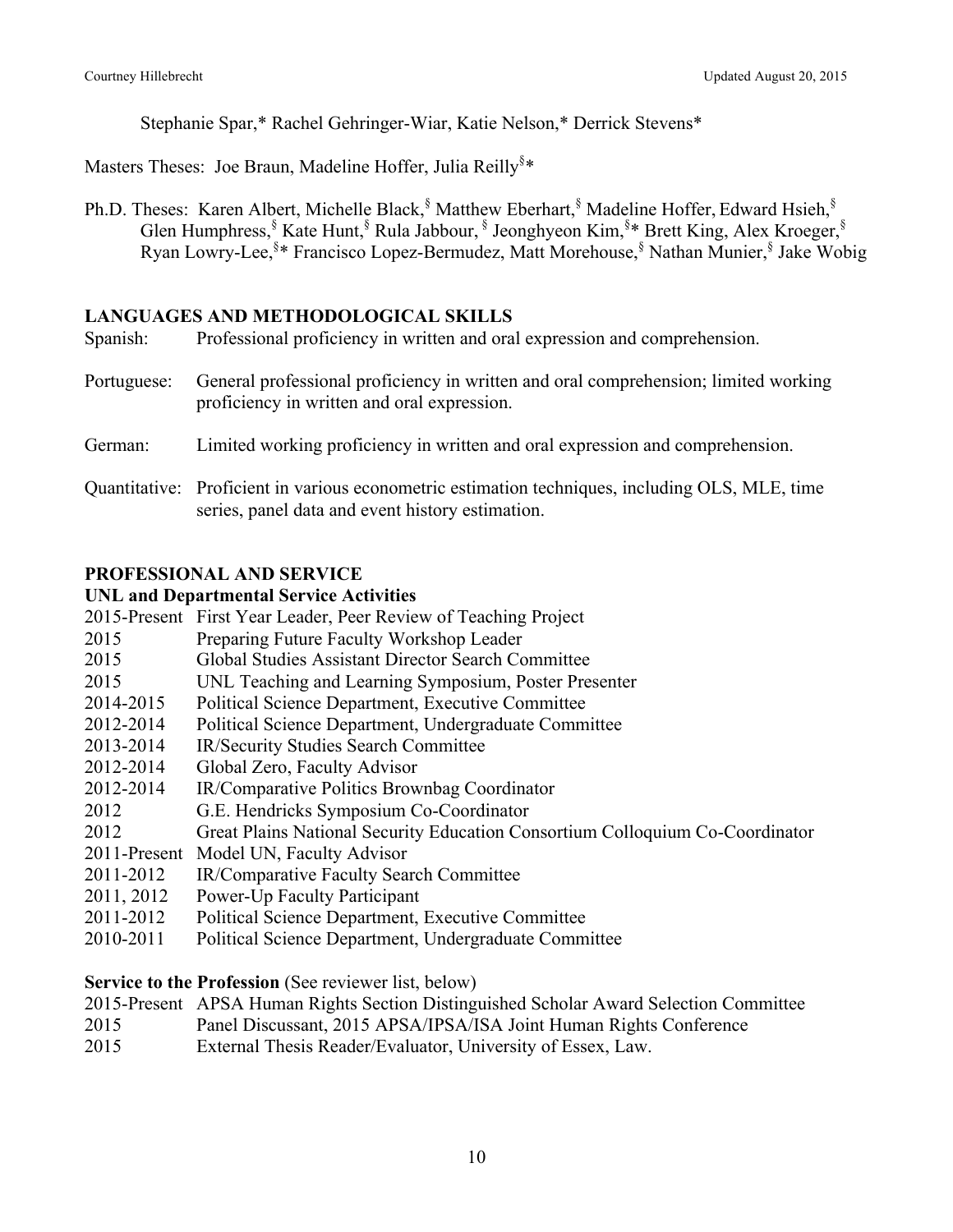|           | 2015-Present Advisory Board Member, "Implementation and Compliance with Human       |
|-----------|-------------------------------------------------------------------------------------|
|           | Rights Law: An Exploration of the Interplay between the International, Regional and |
|           | National Levels" (Rachel Murray, Bristol University, Law, PI)                       |
|           | 2015-Present ISA Human Rights Section H-Net Human Rights Book Review Editor         |
|           | 2014-Present APSA Human Rights Section Webmaster/Social Media Editor                |
| 2013-2014 | APSA Human Rights Section Best Paper Award Committee                                |
| 2013      | Panel Discussant, Annual Meeting of the American Political Science Association      |
| 2011      | Panel Discussant/Chair, 3 <sup>rd</sup> World International Studies Conference      |
| 2009      | Panel Discussant/Chair, Annual Meeting of the Midwest Political Science Association |
| 2007      | Panel Discussant/Chair, Annual Meeting of the Midwest Political Science Association |

#### **Reviewer**

*American Journal of Political Science British Journal of Political Science European Journal of International Relations Foreign Policy Analysis Human Rights Review Human Rights Voices* Book Series *International Organization International Studies Quarterly Journal of Human Rights Journal of Peace Research*

#### **Professional Associations**

American Political Science Association Latin American Studies Association International Studies Association

*Political Research Quarterly Political Studies Review* National Science Foundation Norton Press Oxford University Press Pearsons Press *Political Science Review Reason Papers Review of International Organizations Rubric Reviews*

Women's Caucus for International Studies Women in Conflict Studies

# **Volunteer and Service Activities**

Friends of the Lincoln Children's Museum Interviewer, Middlebury College Alumni Admissions Program Participant/Mentor, Team in Training, Leukemia and Lymphoma Society

# **Consulting**

2012 CENTRA Technology

#### **PUBLIC TALKS AND COMMUNITY OUTREACH**

| 2015       | "The Crisis in Ukraine and What to Do About It" Rotary Youth Leadership Conference,      |
|------------|------------------------------------------------------------------------------------------|
|            | Camp Kitaki, Nebraska.                                                                   |
| 2014, 2015 | "International Criminal Justice: Past, Present and (Contested Future)," Sponsored by the |
|            | U.S. Department of State's Study of the U.S., Institute on Civic Engagement, UNL         |
| 2013       | Pre-Lecture Talk, E.N. Thompson Forum for Global Affairs                                 |
| 2012, 2014 | "Human Rights" Rotary Vouth Leadership Conference Nebraska City and Camp Kitaki          |